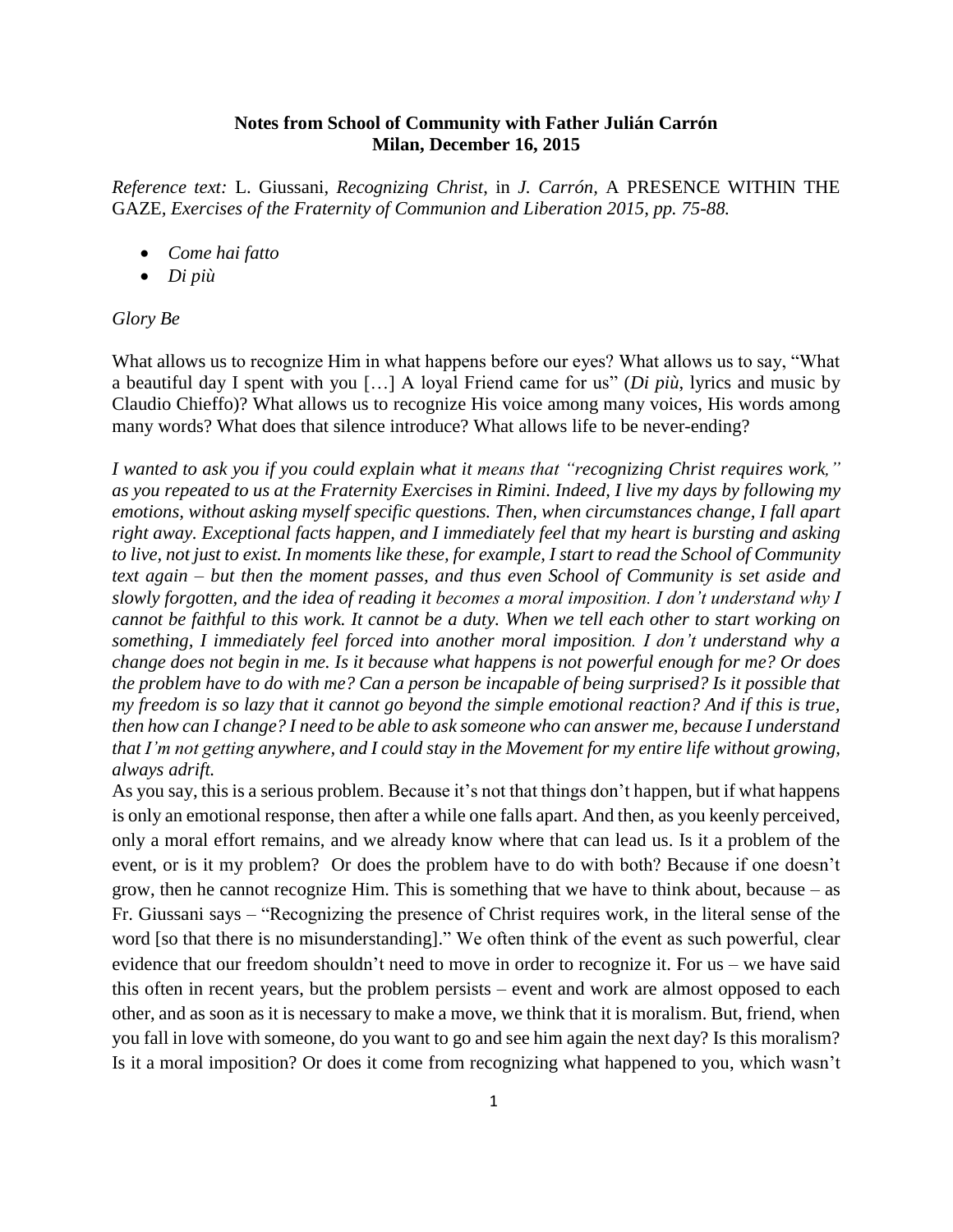simply an emotional reaction? This is where we often have a hard time. Fr. Giussani continues, "The recognition consists in *continuing to take the initiative* to recapture the value that this event has for our existence." The event is not the end. It is necessary to "*continue to take the initiative* to recapture the value that this event has for our existence." Imagine if John and Andrew had not done this, if they had not followed the impetus with which they had gotten up that morning – that is, the desire to see Him again. It happens with any event. If we paid attention to the song with which we began, what does an event provoke? It transforms "time into waiting," said Modugno's lyrics, sung by Mina. Waiting for what? Waiting "to see you again," that is, a waiting that doesn't leave us blocked. Our movement is born from there, not from a moralistic effort: from an attitude – in this sense, yes, a moral attitude – from the desire not to lose the beautiful thing that happened. That is why Fr. Giussani says, "It is a strange task, because it requires commitment to a constant new beginning: *'constant' because His presence is gratuitous*, we don't create it [we don't produce it], it is an event that happens and asks to be recognized unceasingly. Usually, instead of recognizing Christ's presence, we conjure up our own images of how it should be, images that are inexorably outdone and shattered. Thus, one who grows weary, because he doesn't understand as he would like, leaves [it is better for us to understand, because if we don't, then we end up leaving!]. On the contrary, one who follows, changes, and for him everything is transfigured. The work that we have indicated – recognizing the presence of Christ – *is a capacity to understand beauty* [anything but moralism!]*, not a capacity to understand our own project*. Beauty is the attraction of truth, and truth, which is Christ, constantly exceeds our expectations. Therefore, the capacity to understand beauty is by its own nature open, striving to affirm 'something greater' than ourselves that continues to pull us away from our own mental images. After all, there is nothing more terribly disappointing and destructive than a project of ours that we have relentlessly pursued and achieved. Life's vocation, then, is only one: to be [open] […], not to settle down [like we want to] or to possess. The truth that we possess is something Other than us, that therefore pulls us away from the fixed image that we are seeking […], asking us to adhere and be open to a journey that is always new" (L. Giussani, *Un avvenimento di vita, cioè una storia* [*An Event of Life, That Is, a History*], EDIT–Il Sabato, Rome 1993, pp. 162-163). Our openness to this journey is what confirms the nature of what happened to us, because if you meet someone who is just like the others, who doesn't awaken in you the desire to make a journey, who doesn't awaken an expectation in you, then that says it all. The problem is not that now you have to do something out of moralism, but that you don't have an adequate reason to move! Because, in the end, it's not valuable enough for you to want to set all of your human energy in motion and seek Him again. That is why it's not an imposition, but an affection born of a judgment, born of the recognition of the value that what happened has for you. For this reason, when, after a while, the emotion disappears, you should ask yourself: what happened to me? Was it only an emotional reaction, or was it something really true that causes me to grow more attached than the day before, and thus I seek Him again, I take the initiative to recognize Him once more? The things that sometimes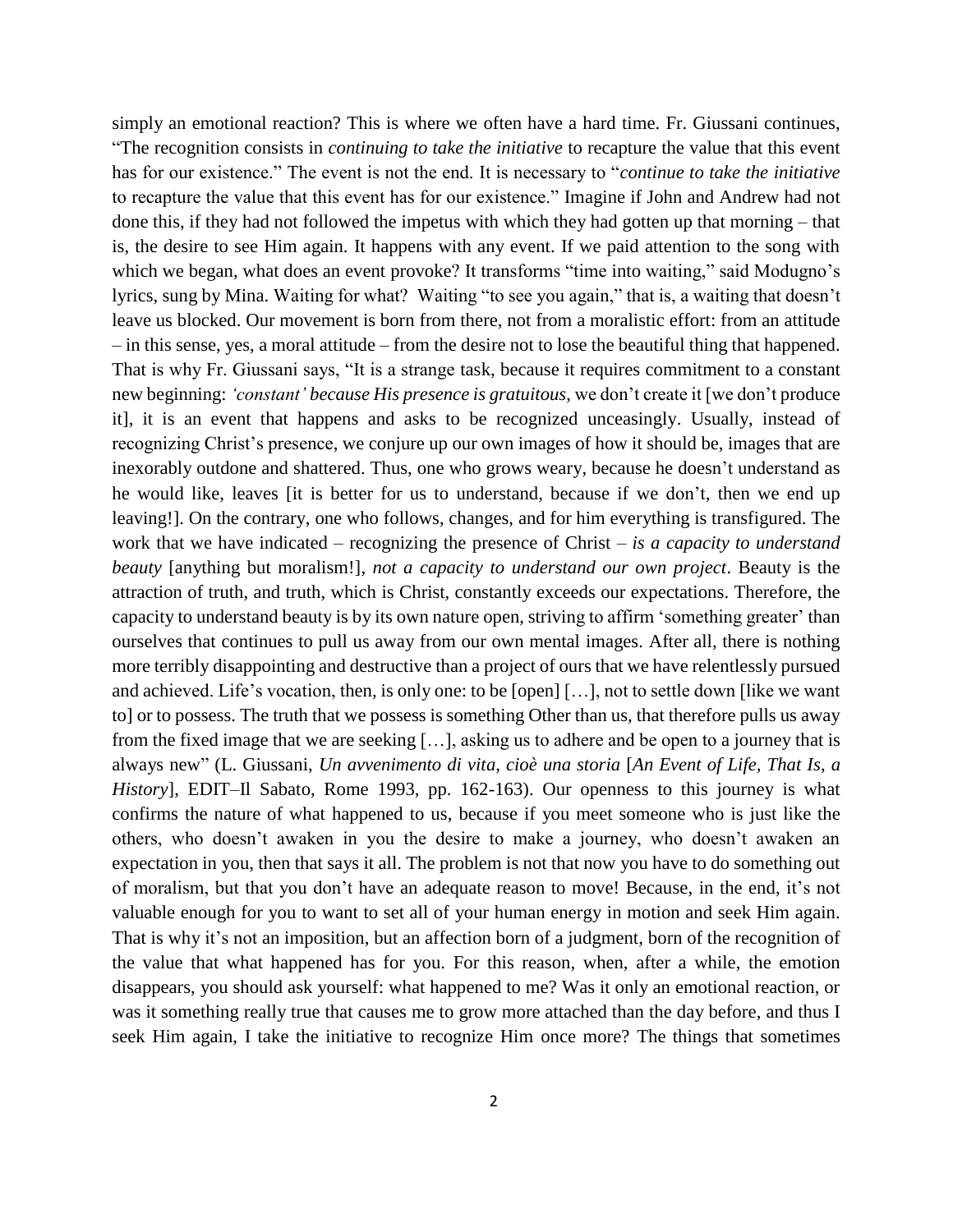happen right after one has had an encounter with something exceptional help us to recognize what kind of work is involved.

*The CLU Spiritual Exercises in Rimini 10 days ago were my first experience with the Movement. I was invited by some friends, and I went without the faintest idea of what would happen. I could never have imagined what did happen. From the first evening on Friday, from your introduction, I was shocked by your words, I was moved, also because your words were very true for me. They were true for my heart, because for me it was like being reawakened from a state of numbness, as if someone were really making clear to my heart something that I had always tried to push away. In fact, as you were saying, we often risk falling prey to boredom, to resignation, to this longing that one expects to go away, but that actually continues to reappear. I felt the desire to take hold of my life in a different way, to live more intensely.*

Do you see? The fact that happens causes one to take hold of her life.

*Yes, because ever since I started college, I have always had very full days, but I always lacked something that gave meaning and unity to everything that I was doing. Everything ran the risk of becoming dull, meaningless. What I heard during those days brought down a wall within me. I realized this in the subsequent days, also because of the total openness that I felt toward the people who had invited me, the friends with whom I was able to open up and identify all of my weaknesses and my fragility, which was something that I had always found very difficult. I saw something wonderful in everything that was happening to me, and I felt like I was in the right place, with the right people. I would have liked to prolong this experience, but at the same time, I couldn't wait to go home and tell my loved ones, my family and my boyfriend, what had happened. My family was very open to this, they loved the fact that I was so happy; my boyfriend's initial reaction, however, was different. He said that he had never seen me this happy, and he did not accept this happiness because somehow he wasn't part of it. As I returned to my daily life, I realized how difficult it was to make these people who have always been close to me understand what I was living. I was able to do it, though, and I still am, I am trying to make clear how a change has happened in me. I am aware of how I am using my time differently, how I see things slightly differently, and I am sure that this experience will not end. Faced with the question of whether it is just a feeling or an emotional reaction, I can respond firmly and with certainty that what I have experienced is real and true. Desires and needs have emerged, as well as a sense of faith that I strongly feel to be mine. I have just started reading Fr. Giussani's* The Religious Sense. *I was particularly struck by two sentences:* "*I inquire in order to know something, not to think it." And a little further on, "The sane man, instead, wants to know about the fact, to know what it is, and only then can he also think it." I see this as a perfect phrase to describe my situation of seeking something, somehow, in order to avoid conforming to a preconceived thought. Furthermore, in support of this, I found the comparison with "elementary experience" to be perfect: as long as something corresponds, it is true and I can trust it. I just wanted to add how I feel different. I loved the expression "I am the same, and yet I am also another." I recognized this in these days as I*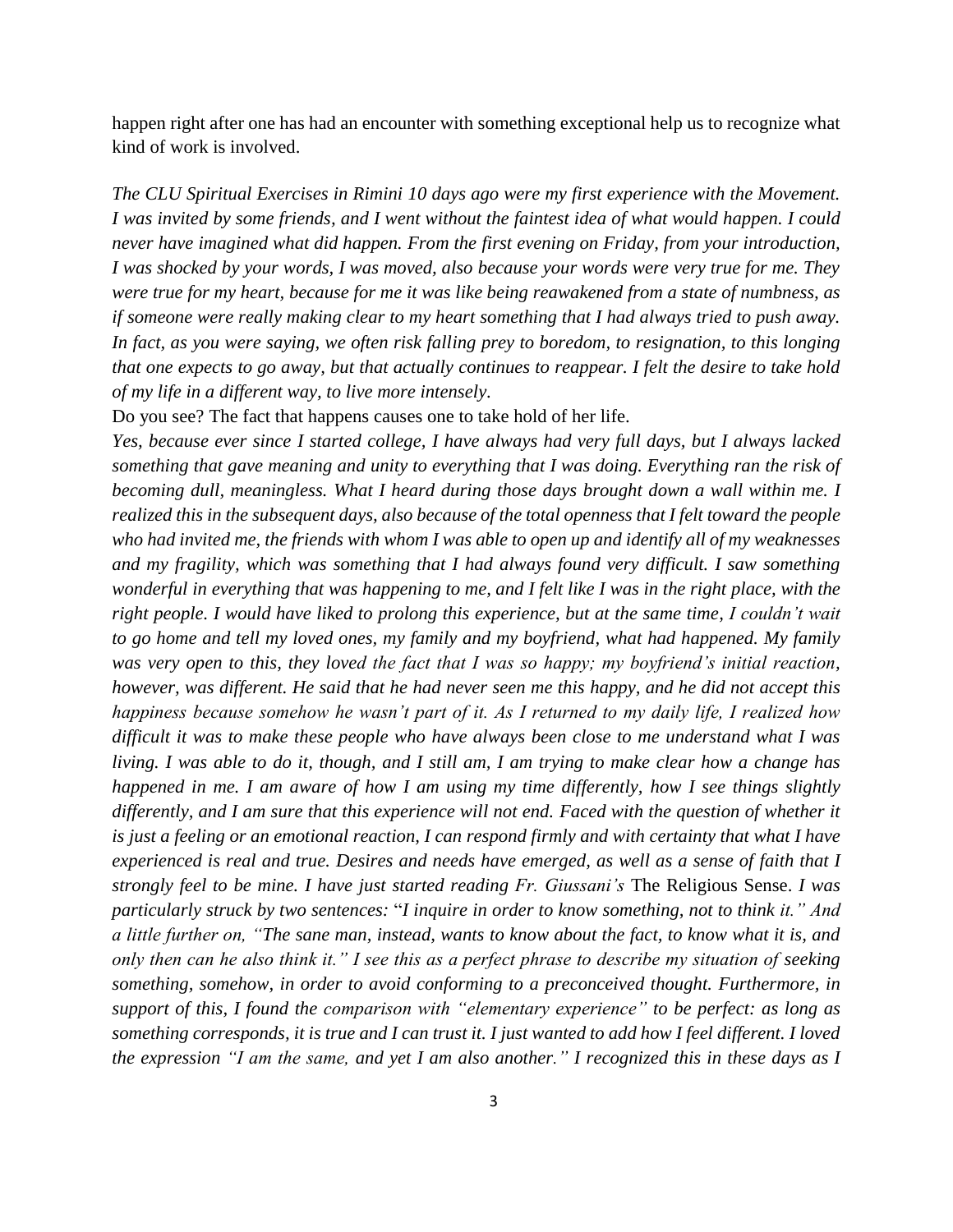*spent time with some friends whom I love very much, friends who belong to – let's say –another reality. I realized that certain Saturday evenings spent in a certain way no longer satisfy me, they don't give me that something that I found with other friendships that make me more true, and I want to make this last.*

Thank you. As you can see, what is this work that we mentioned before? It means that, after having lived an experience like this – in which a person has experienced fullness, has perceived a newness that can be experienced – right away, in front of the reaction of some (who are open) and others (who don't understand), she starts to ask herself: was it a feeling, or was it real? Doing this is not a duty, no – it's that life doesn't spare me the work, because I have to explain to myself what happened to me when faced with other people's objections, with which we can sometimes be complicit. That is where the journey starts. That is why one feels torn, because the struggle for this recognition begins. Anything but automatic and mechanical! And this doesn't just happen now, with the collapse of evidences. It happened in exactly the same way to the man born blind: as soon as he was healed, he had to start fighting with everyone and everything, he had to take the initiative before the others and himself to recognize what had happened to him. Is this out of moralism, or is it – as you say so well, because you are already reading *The Religious Sense* with this understanding! – out of the desire to know? The sane man wants to know about the fact, to know what it is, and only then can he also think it. He always wants to know more. Thus, as you read *The Religious Sense* with this question, you recognize what you need in order to answer. And you pick out elementary experience ("This corresponds to me") the very first time that you read the book! This is how this recognition continues to happen in our life. But we want this recognition to remain constant, and at times we are disappointed that it isn't as constant as we would like it to be.

*I am a father of five. As an engineer, I work many hours a day, and lately even more intensely. These are the circumstances, and I tell myself: if these are the circumstances, and that is where the Presence is, then I want to get to the heart of them. I am happy to work and to live like this. Obviously, in order to stay in front of this Presence, I need to do some work, as we were saying, and so I go to School of Community, I have some friends who awaken me, who give me some input, and who make me see this Presence again. However, there are days in which I enter into a tunnel, and I feel like I am wasting time: things to do, project deadlines, the phone ringing… Moreover, I am particularly stressed out, anxious – I like to do things well, but I also understand that, in any case, there are moments in which one wastes time. My wife and my children always recall me to that Presence, and yet, I still forget and enter into that tunnel. Therefore, there are days in which there is no book, no person who can awaken me from this forgetfulness. In a moment of discouragement, one Monday morning at work, I wrote to you: how is it possible not to forget, and to keep my gaze constantly fixed on that Presence that gives meaning to everything? I am asking you again.*

What do you think we can do? We often conjure up an image  $-$  as Fr. Giussani said before  $-$  of how it should be, and we think that this recognition should be completely constant in time. One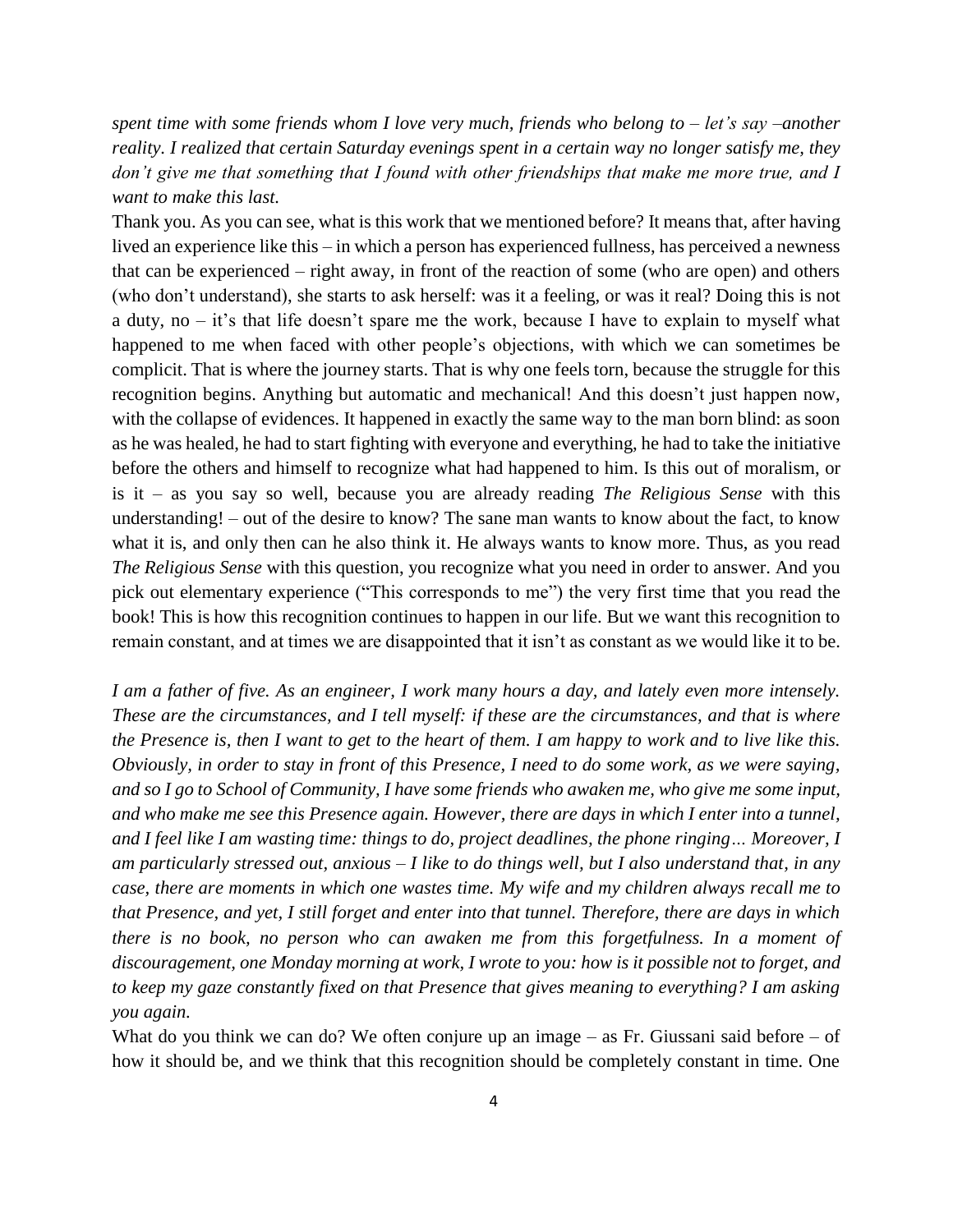can recognize Him as the morning begins, when he opens his eyes or in praying the *Angelus*, and then spend the rest of the day almost forgetting. Fr. Giussani already dealt with this question years ago. Is it possible to live a constant relationship with this Presence? Is it possible, in your words, "to keep my gaze constantly fixed on that Presence that gives meaning to everything"? To keep our gaze constantly fixed is what we call "memory." In *Si può (veramente?!) vivere così?* [*Is It (Really?!) Possible to Live This Way*?], Fr. Giussani says, "Memory doesn't mean that one thinks of Him in every action that he does. This is not necessary. It is necessary [to begin with] that you *love* this. That is why we can understand [he makes this digression] why the 'yes' of St. Peter is the origin of morality – the 'yes' of St. Peter, not the analysis of the how and the when, or of whether the laws were obeyed or not. Morality is St. Peter's 'yes,' which is the expression of a love [introducing St. Peter's "yes" during the Holy Year of Mercy is perhaps not so wrong, and it is an occasion to understand more]. […] Thus, it's not necessary to think of Him in every action, but to desire this memory, to desire the awareness of this Presence, to love the awareness of this Presence." We think that this is not much, and thus Peter's "yes" looks too fragile. No one would say that this is the origin of morality. We think: since it fades after a while, then what kind of origin is it? Or, when one says, "When are you coming back?" we don't believe that this is the origin of something new. We really don't see the value that Fr. Giussani attributes to these things! "The first answer […] is that this memory [which doesn't mean remembering at all times] must be lived as the affirmation of an instinctive attraction to God, an instinctive attraction to Jesus: St. Peter's 'yes.' Even if you were to get 999 of 1,000 actions wrong [I don't know if you have ever beaten such a record] – in the sense that 999 out of 1,000 are distracted, and not only distracted, but contradictory, because they are harmful – the Lord, after the 999<sup>th</sup> mistake, would say to you, 'It is enough that you desire my presence, that you desire to be aware of my presence. If you desire it, if you sorrowfully desire it, then ask me. But not in the sense that, before each action, you have to stop and ask me. When you stop and – through my grace, after all! – think of me that once or twice a day when this happens more easily to you, then ask me that that memory may happen more and more, that it may grow.' The more you seek to live with this memory – yesterday you thought about Him twice, during Communion and before going to bed; today you have already thought of Him four times… But it's not a matter of numbers [which is an oppressive measure], what matters is the value toward which the question is tending – the more you try to think of Him, you ask to think of Him, and the more your ground seems to be raised higher and become richer. […] Thus, in time [according to a design that we don't know], […] the more the repetition of your actions becomes substantial, the more it becomes habitual" (*Si può (veramente?!) vivere così?*, BUR, Milan 2011, pp. 430, 432-433). But do we still believe in this method? Or was Jesus totally wrong in entrusting Himself to Peter's "yes," in placing everything on Peter's "yes"? Did Fr. Giussani make an even greater mistake in following Him? Do you see how the challenge becomes more and more radical? Each person must look within his own experience, at what makes him move, because it is only the event that causes one to move. Even if it happens once a day, amid all of the distractions, you have to start by following this, amazed, completely amazed – not by the 999 times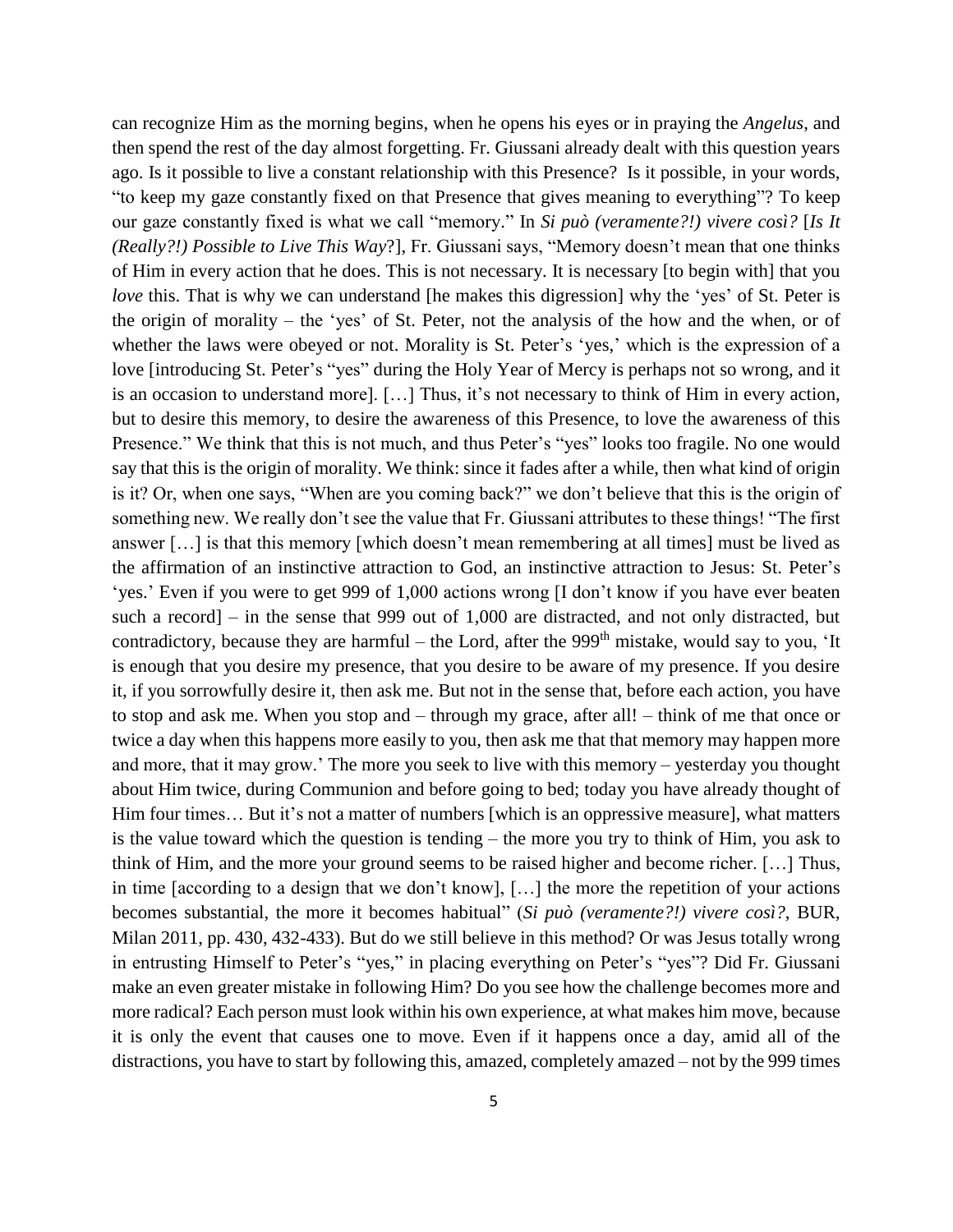in which you forgot Him (what is so mysterious about the fact that your fragility is fragile?), but by that single time in which you were pulled out of your distraction. You will begin to be amazed by that instance, you will begin to desire it, and you will forget the mathematics. Then, when you are overwhelmed because you are very busy, or because you are wasting time, you will start to seek Him again, full of gratitude. Why? Because becoming aware of one's lack is already a grace that happens again.

*I came back from the CLU Exercises feeling a little odd. Usually, I come back happy and glad. On the contrary, this year I came back feeling a little angry, because you told us once again that the method for being present to the grace of those three days is following. Following, again! After all of these years in the Movement, I still have to be told to follow, follow. Lately, I have been having a hard time with many things, especially in my studies, and I say: where is this following taking me? I was a bit angry, but…*

We all know the meaning of this following in your words.

*Sure, but it didn't take much.*

It really took very little!

*Going home on the bus with my friends, singing, and then going back to college, tentatively starting to study, beginning to risk myself a bit again, I could see that all of my objection was blown away, because I really understood that I need…*

So, following wasn't so complicated!

*It didn't take much, because this phrase kept coming to mind: "*Notam faciet gloriam nomini Sui in laetitia cordis vestri*" (He will show the glory of His name in the gladness of your hearts). I really need this, because being with these friends, living like this, changes me. I really need to kneel every day before the Bread and the Wine, because this reality is truly incarnated, and if one treats it with due respect, then it answers you – it is true that not much is necessary. After this premise, here is the question. I was struck by the video of Fr. Giussani, especially when he says that work can and must become obedience. So, how can I make this work become obedience? Once one recognizes the flesh of Christ within things, how can one follow Him in daily life? After the Exercises it is easy, but I cannot always need an exceptional fact, because I really need to grow and follow all of the time.* 

Let's try to follow experience. What happened when you recognized this presence in the flesh? *In following Him, I was happier, this anger was swept away.*

In the e-mail that you sent me, you say, "At a certain point, I understood the beautiful nature of following."

*I always reduce following to what…*

Perfect! It is a moralistic reduction of following. Why do you reduce it like this? Because you separate yourself from the experience that you are having (singing on the bus, studying at your college, etc.). Either Christianity is a present event that I recognize and that constantly draws me toward a beautiful experience of following, or it's not. If it's not, then you will grow weary of it.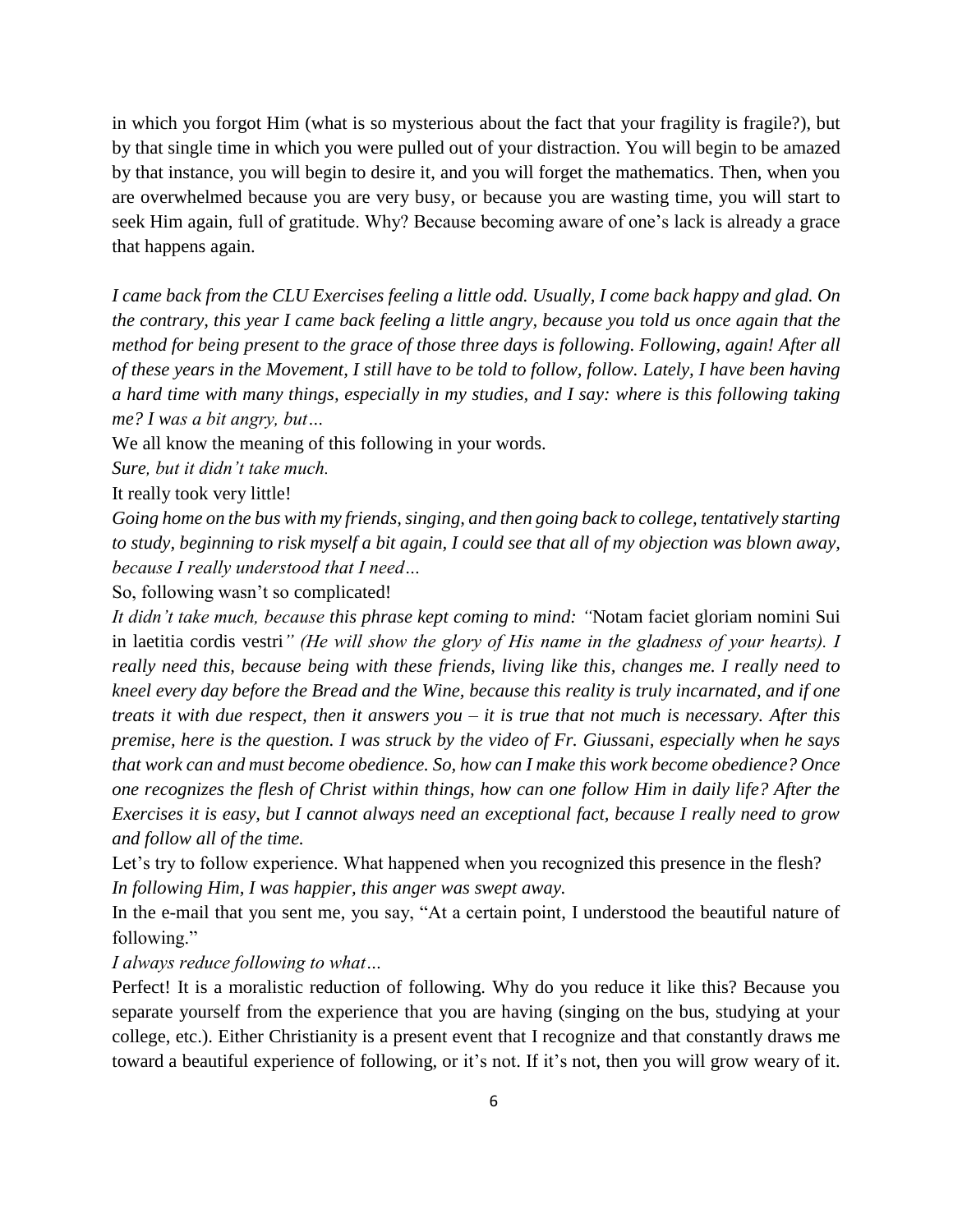Thus, to make work become obedience is, to use your words, to understand "the beautiful nature of following." Period. If you separate the experience that you have from the words that you use, then the words that you use acquire a different meaning that is no longer authentic. To make work become obedience means that you obey the modality with which the Mystery is drawing you now. If you obey the modality with which the Mystery is drawing you now, then the experience that you have is very beautiful, and you don't desire anything else. This can happen in the great gesture of the Exercises, or in a gesture as simple as singing on the bus; or in front of a gratuitous gesture, or in seeing things that happen in front of us and amaze us. Then, it is enough to follow what He continues to do before our eyes.

However, what do we need in order to see all of this? In fact, we often can't even dream of seeing these things.

*Before last week's Exercises, I was filled with a great sense of dissatisfaction; I felt an emptiness in my life that drove me to ask what this lack was that was generating this emptiness in me, and how I could be happy. However, I realized that, even if I was beleaguered by questions, taking myself seriously (even in the most ordinary things), asking, was necessary in order to respond to that sense of emptiness. It is true, questioning myself about everything was hard work, but the more I went on, the more I understood that I couldn't let go of that question, because otherwise everything seemed meaningless. So, when I arrived at the Exercises, your introduction already seemed to be about me, my urgent problem, my questions – as if you already knew everything about me. Then, the next morning, during the video – which was very moving – I felt a sense of great anger, because there was a moment in which Fr. Giussani, in speaking of several negative circumstances like illness, said that Christ acts through these circumstances, too, because He carries out Another's design. Life is vocation: it means to fulfill something that God determines for each of us through the circumstances. This wasn't enough for me. After lunch, I got a phone call from my mother who, in telling me the results of her latest MRI, said that her illness seemed to be stable, not showing any new lesions. She was clearly telling me all of this with great joy, but I was so dissatisfied that I couldn't find a shred of happiness within me, I couldn't be happy, not even for her. I was just angry, unhappy – so much so that, even if her illness had disappeared forever, I wouldn't have been happy right then. This drove me crazy, I was almost disgusted with myself. In the end, though, I came back from the Exercises with the awareness that, in any case, a fact had made itself present among us, and that this companionship was crucially necessary for me…*

Why? Go on. I asked only to prepare your listeners, so that they pay close attention.

*Necessary because it makes me open my eyes.*

Because it makes you open your eyes!

*Christ and the Movement are beginning to affect my life more and more. Yet, the answer that Fr. Giussani gave is still unclear to me. So I ask you: how can one have the certainty with which to*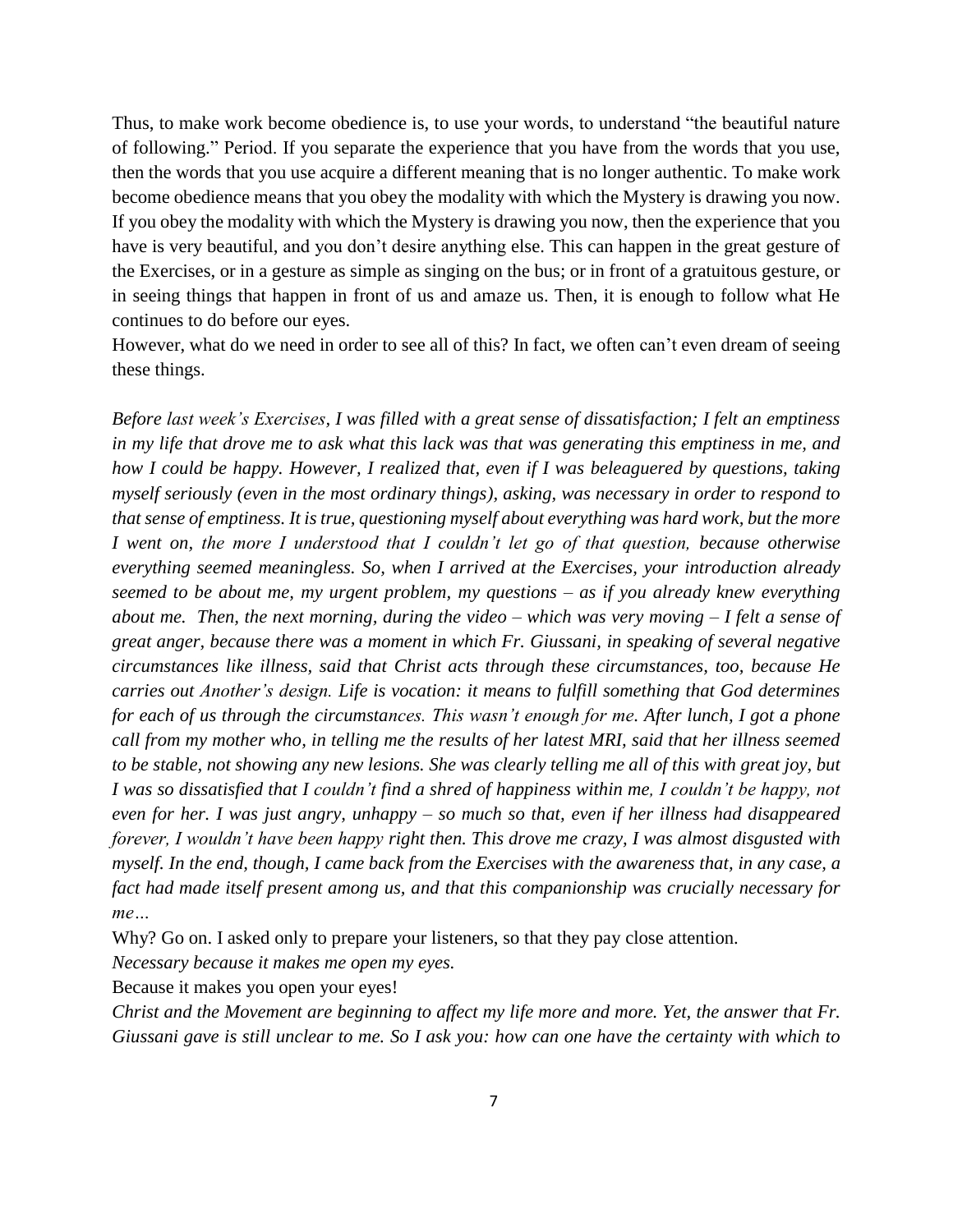*face any sorrow or adversity, as Fr. Giussani did? How can one have such certainty that, even when God's plan seems totally negative to you, you can stay before it in that way?* Does anyone want to answer?

*I wanted to tell you about a very simple fact that happened with the mother of a boy who is in kindergarten with my son. Before the summer, in order to say good-bye to the other families of my son's kindergarten class, we got together for pizza. This woman – a woman of integrity, an industry CEO – and I were telling each other where we were going on vacation. Without paying much attention to what I was saying, I answered that this year I was going to the beach with my husband's brothers and parents, so that if I felt poorly we wouldn't be alone. Appropriately, she asked, "Why would you feel poorly?" She didn't know that I had been diagnosed with an illness that often makes me feel physically ill. After I had explained it to her, she was astounded and asked, "Excuse me, but how can you have this beautiful face? Why aren't you distraught? How can you take care of your young children with such serenity? I wouldn't be able to go on living." And then she started to cry, telling me that her little nephew had died, and that she had never recovered, that everything has become burdensome and full of anguish. She insisted on asking me questions, she was really impressed by my face – and I wasn't doing anything exceptional. She had just seen me in my daily life, while I was eating pizza and taking care of my children. I answered her that I don't feel desperate, but that instead I am certain that what is happening to me cannot be against me, because I have met Jesus and He has never deceived me, but rather has led me – through some facts, and through the companionship of some people – to become aware of Him, aware of Him in everything. It is Jesus who has given me the grace of faith, but it is a journey. I told her that I belong to Communion and Liberation, which is the place where I am educated to deepen my relationship with Him. It is Jesus who molds man's heart so much that He gives me joy even in the most unthinkable hardship. Thus, I couldn't do anything but invite her to come with me to the place where I am educated to this gaze, and I invited her to the Beginning Day. In the end, she didn't come – she wrote to me that she couldn't stop thinking about my face every day, but that she didn't yet feel up to undertaking this journey, maybe someday. I answered her that, in any case, we should get together soon, and not to stifle this wound in her heart. A few days ago, we celebrated the birthday of another of my sons, and I invited her. In seeing our friends, how we stayed together – we weren't doing anything special: some of us were playing with the children and some were chatting, asking questions about life, all things that often seem totally normal to us and that we take for granted, but that are definitely not automatic – in seeing my husband's and my gladness in a situation that is not always easy, she told us, almost moved, "All of this is impossible. Something extraordinary is happening here."*

Thank you. Do you see? When we agree to be educated, these things happen: we can look at the reality of an illness with this gaze that leaves that woman totally amazed. What allows one to have this certainty? The journey that she has made. Letting herself be constantly introduced to a new gaze. "It is Jesus who has given me the grace of faith, but it is a journey." I belong to the Movement,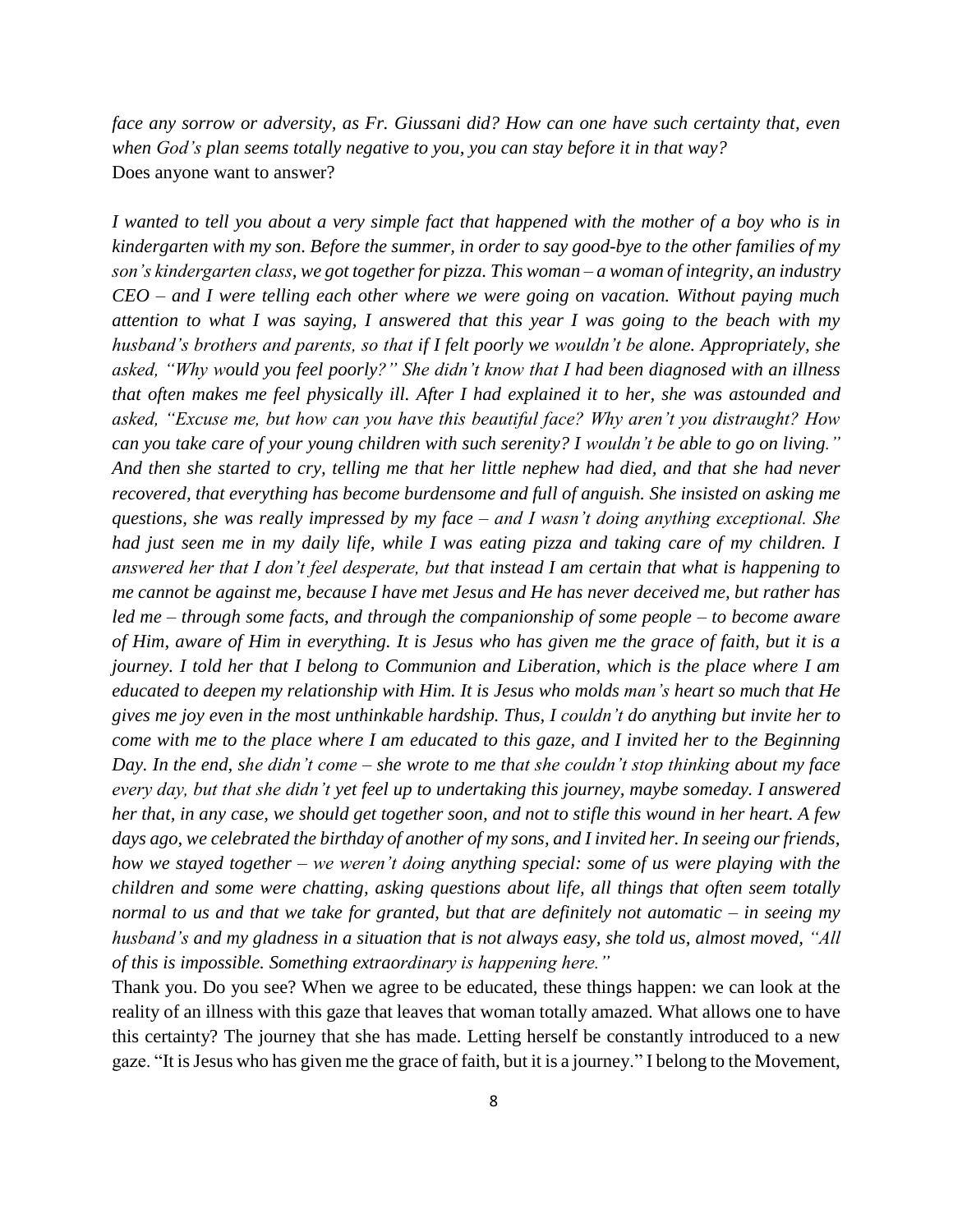"the place where I am educated to deepen my relationship with Him." Jesus molds her "so much that He gives me joy even in the most unthinkable hardship," to the point that it becomes visible in her face. It is true that you are not the one "doing" it – it is the result of something that He molds, but this being molded is the fruit of a journey to which you made yourself available by following.

*Since I work at a university, this year I had the good fortune of attending the CLU Exercises again. As I watched the video* Recognizing Christ *a second time (after the Fraternity Exercises), I felt a strong reverberation, and I was moved. We worked intensely on the text of* Recognizing Christ *during the past month, but watching it is a different story. On Saturday I thought that, in hearing someone speak like this of what John and Andrew did after meeting Jesus, one could say, "What an imagination Fr. Giussani has! How inventive!" On the contrary, Fr. Giussani really had that experience, he kept having it, he was speaking about himself and his own life, perhaps thinking of how he had treated his friends and his students. This seemed to me to be something out of this world. What a difference there is between reading and having an experience! I can say that I had the experience of Christ present, and I also thought of the many texts that circulate, and how I sometimes worry about getting them all – but to see him there in front of you is something else, really something else. On Saturday this was given to me; to another person, something else is given. When he speaks of Christ as the ideal of life, Fr. Giussani speaks of gratitude. In listening to him again, I am grateful, because he made me think back over my story. On Sunday, during the summary, you spoke of the Lord's preference, that God has chosen us, and you said, "We are here because our presence documents God's preference, which has overcome all of our resistance." How true this is if I think back on my husband's and my stories! And this moved me again, because He has chosen me. I can say that this truth entered my life years ago; it is an absolute certainty. A friend of ours would say, "It is a point of no return – once passed, it is no longer up for discussion." Even if I am grateful for this, the step toward pure gratuitousness of which you speak is sometimes difficult, even with the people who are most dear to us, because there is a shadow of expecting something in return, there is the desire, the good desire, to be satisfied. I feel a little stuck, I almost wallow in the disappointments. Does this mean that I am not grateful? But I am. I came back from Rimini with a full heart, but the first daily disappointment crippled me. With regard to this, could you explain what this phrase of Fr. Giussani's means? "He wasn't yesterday.* He is today. *He isn't today for me, but He is today* for you*, whatever your position: change it, if it needs to be changed!" (*L. Giussani*, Recognizing Christ,* in *J. Carrón,* A Presence Within the Gaze*, pp. 77-78). Because one can read it in a slightly moralistic, ethical way, in the sense that I have to do something, to make an effort: I have to be more available, I have to change the way in which I do things. Instead, I think that there is much more to it than this, also because being open to change doesn't hold up in the long run, I can't do it. So, can you explain it to me? Do I perhaps need to change the way in which I look at and treat myself?*

In order to fully understand this, one has to grasp the connection between gratitude and gratuitousness, which is a way of saying what the Christian event is, the nature of the Christian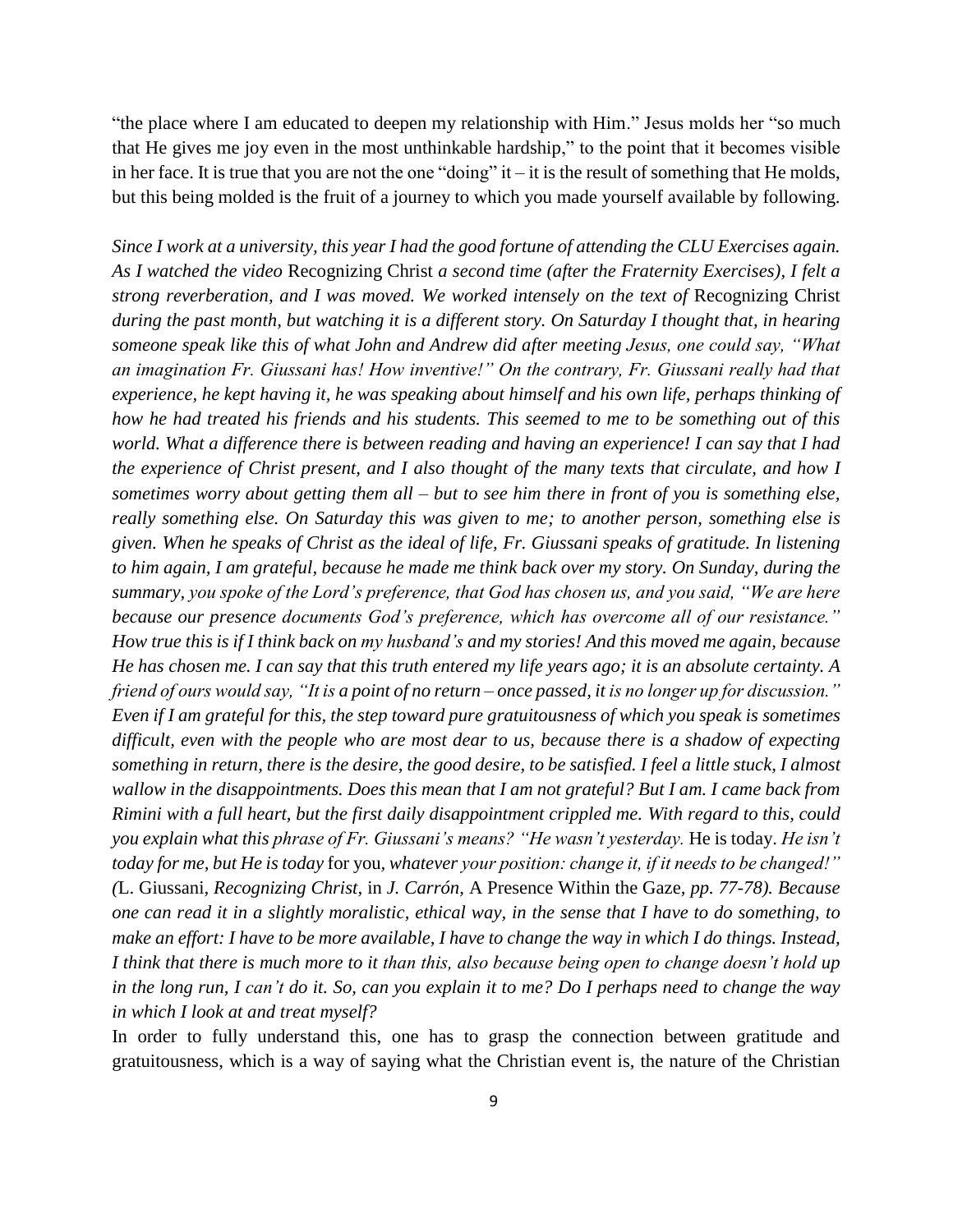event – that is, the nature of that event that imposes itself so powerfully, that changes us so much, that fills us with such gratitude, that from this gratitude, gratuitousness is born. It is what Fr. Giussani quotes: "I have loved you with an everlasting love, and I have had mercy on your nothingness" (cf. *Jer* 31:3). Without recognizing this constantly, it is difficult to change, because everything that we do would be moralistic. Fr. Giussani says that only if we become aware of the nature of what Christ does with us, only if we constantly look at Him, can we then act like Him, be capable of this gratuitousness, set in motion by this being moved. This gratuitousness is the fruit of the presence of Christ, the change that Christ provokes in us. That is why the Pope announced this Holy Year of Mercy, as if to say to us: look at Christ, because without looking at Christ, you cannot have mercy, you cannot have gratuitousness, the ability to embrace, to forgive, to give witness to the kind of difference that Christ introduced into the world. The change is not moralism, but rather the expression of being increasingly taken hold of by Christ. A university student wrote to me that he was disappointed as soon as he arrived at the Exercises, because they put him in a room with a guy whom he totally disliked. Then, "I began to open myself to this possibility: what if this guy is not just his limit? And what if, through this, the Lord doesn't just want to thwart me, but is asking me to change and to learn to look at the other simply for the fact that he exists? In that moment, my position changed radically [it's not moralism, but the possibility of a newness]. I was curious, and I had the desire to verify that hypothesis [a different way to enter into a relationship with everything emerges]. The next morning, we watched the *Recognizing Christ* video, in which Fr. Giussani states with great emphasis, 'I only say that this event or this Presence is today – today! That human flow we have talked about, I bring it into your life today. There is nothing but God, God alone, yesterday, today and forever. A great event, said Kierkegaard, can only be *present*, because it is not the past, a dead person, which can change us. If something changes us, it is present: "He is if He changes"' (p. 78) [if we separate gratitude from gratuitousness, then gratitude becomes a thing of the past. Instead, it is something present, and we can see it because it changes us]. Hearing those words enlightened and moved me, because it made me say: if I was able to change my position with regard to that guy, it is because Christ happened. He changed and changes me, and therefore He is present [so much so that every Christian in the first centuries used to say: since what changed in me is so powerful, it can only be the work of the Holy Spirit]. On the way back home, I realized how powerful this is: if Christ is present, then He has to do with everything – everything is an opportunity to be in a relationship with Him. When I got home, instead of being harsh with my sister, as I usually am, I discovered myself looking at her with more openness and tenderness [gratuitous!] and, in front of her limit, I told myself: if Christ loves you, sister, the way that you are, then I accept you as well. However, I notice that this new gaze in which my eyes participate is absolutely not to be taken for granted. I am not capable of looking at things with Christ's gaze [that is why everything is often reduced to moralism: because we don't look properly!]. I happened to read Cardinal Scola's pastoral letter *Educarsi al pensiero di Cristo* [*Educating Oneself to Christ's Thought*], and there, on p. 47 [quoting the famous text of the *Letter to the Romans,* Chapter 12, where it says to offer our body as spiritual worship],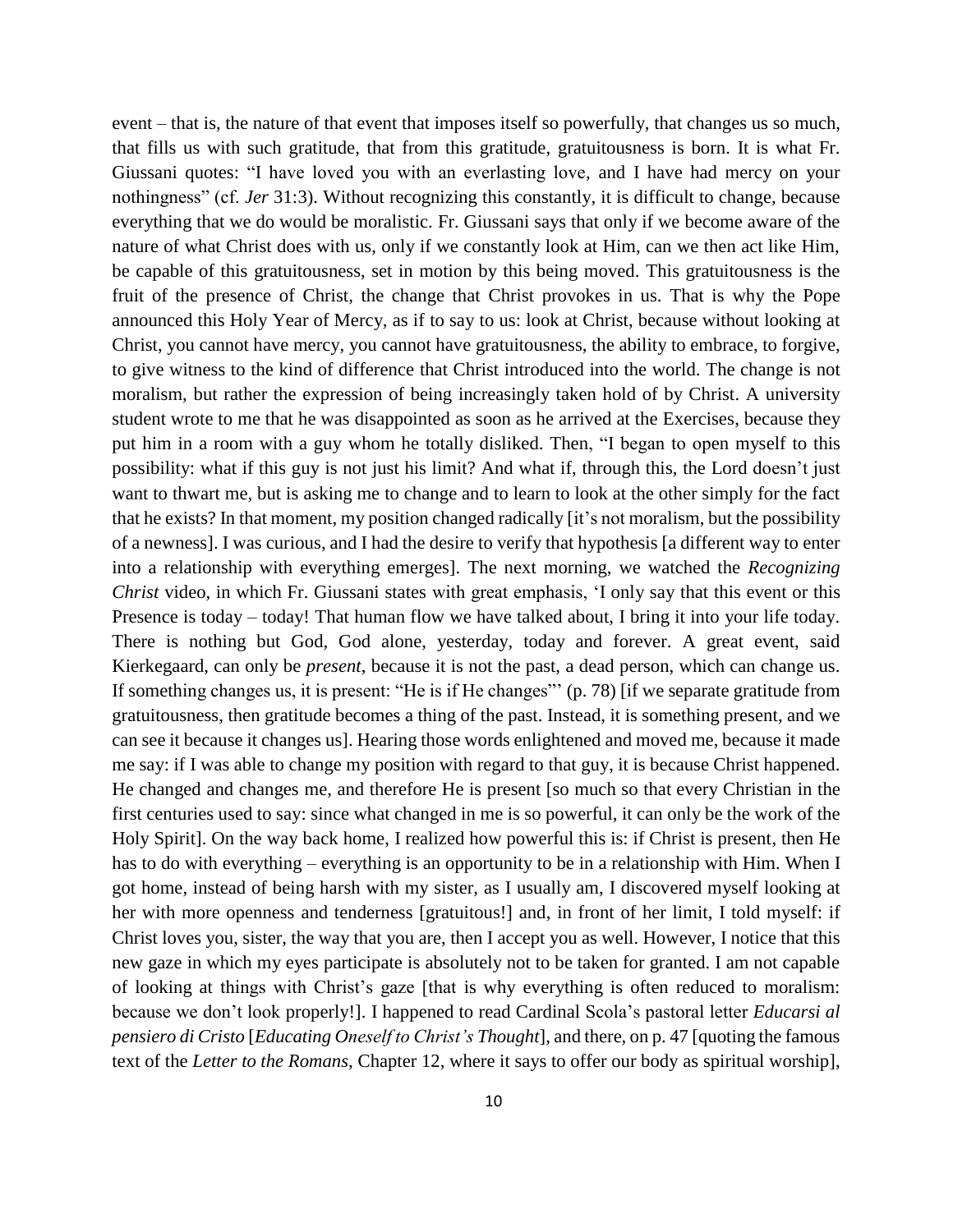it says, 'We recognize every day how this "spiritual worship," that is, offering our life in Christ, with Christ, and for Christ, is not automatic. For this reason, Paul, with great realism, admonishes the Christians who are in the world […] not to let the "world" conform them to its "scheme." We cannot be conformed to the world when it proposes plans that are destructive toward the individual, the human family, and creation itself. They originate, as Paul's Gospel thought has shown, from the original enigma of man's sin, from his wounded and bewildered heart, which remains exposed to the seduction of self-affirmation at the expense of everything and everyone. Saying "yes" to the encounter with Christ and following it entails a permanent conversion (*metanoia*), which means a change of mentality, in order to increasingly assume Christ's person and His existence as one's own criterion for thinking and acting. […] The whole experience of human life, in its various aspects, enters into the liturgical sphere, acquiring an extraordinary dignity.' It is true. This gaze is not at all automatic. And not because Christ is not present, but because I am a sinner and I can't see well, I see only through the hole of my wound. I have to follow Him humbly, like John and Andrew, seeking that permanent conversion. The more time goes by, the more I realize how the experience of the Movement affects the deepest root of my being. Even when I am distracted or blinded by a thousand things, I can begin again from this clear judgment: Christ is present and everything belongs to Him." This is the new way of looking to which Christ introduces us. It causes us to look at everything in a different way, and makes everything lovable again, because we discover it in its truth. It's not that Christ sees only our troubles and our evil, and then in spite of everything, He grits His teeth and tells us, "I love you." Christ sees what we don't see! That is why, without being introduced to Christ's gaze, to Christ's thought, it is difficult for us to live this newness in the relationship with everyone. Christmas is a fantastic opportunity to participate, by asking, in this event in which we can recognize His presence. When we are introduced to this new way of looking, we will begin to see things that we don't currently see, that we don't recognize, that go by unnoticed. Christ's presence is precisely there, in many things that we take for granted. However, we don't see Him because of our reduced gaze, because we are not educated to look with Christ's eyes. In fact, to explain many of the things that we recount to each other, it is necessary for the Word to become flesh and dwell among us.

## The next School of Community will be on Wednesday, January  $20<sup>th</sup>$  at 9:00pm.

We will continue to work on Fr. Giussani's lesson *Recognizing Christ.* May this text accompany us during the time of Christmas, so that we can live it in Fr. Giussani's company.

Christmas Poster. As you have seen, this year's image – Kandinsky's painting – was a surprise. It is certainly easier to look at a classical image with the Virgin Mary, Baby Jesus, etc. and stop at the first sentimental reaction or at the visual impression that makes us say, "I prefer this," or "I don't like this as much," already knowing – or thinking that we know – what is contained in the image. This time, instead, we are called to question ourselves, to work a little harder, asking ourselves, "What do you see?" and then, "Why do you see what you see?" If one asks this question,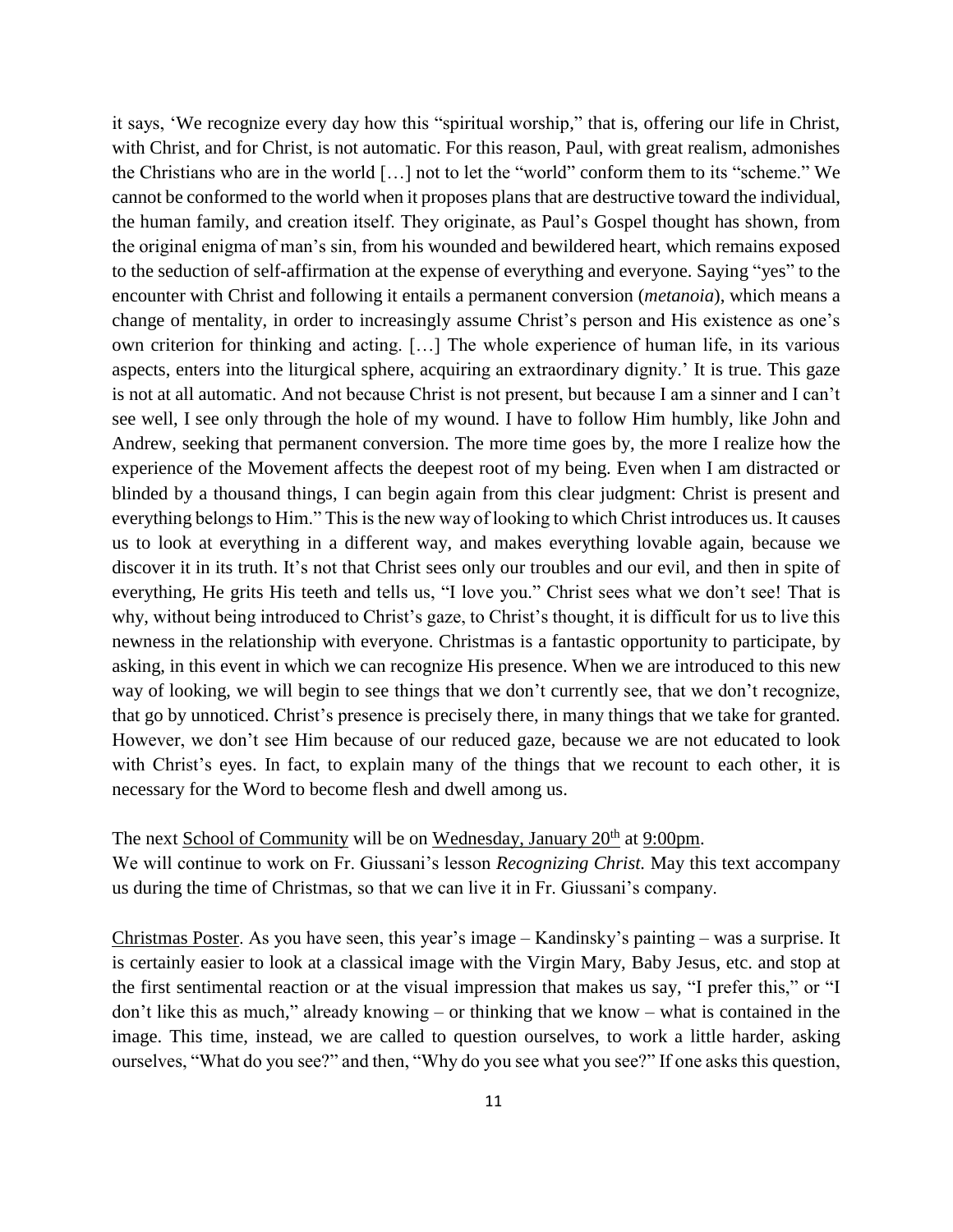then he finds the answer, which is never unequivocal – because art is not mathematics – but requires the encounter between two freedoms. The fact that one gets stuck in front of an image like this tells us that we are not used to this dynamic – and not only in front of art, but also in front of life and circumstances. Sometimes the children are the ones who explain the poster to their parents! So the choice of this image is entirely within the journey that we are making, with the heart striving to see what the Lord is telling us through life's circumstances. The choice of an image can also contain an indication of method that is valid for everything. And this can change how we propose the Christmas Poster, as the opportunity to share a question. In the December issue of *Traces*, you can read this suggestion: "This drawing […] [expresses] in a clear and pure way a dynamic that is fully real and human. This dynamic is the attraction exercised on the line (our life) by a point (the Other, the unexpected Guest). Something in Kandinsky's representation, inasmuch as it is dematerialized, produces, as he, himself wrote, 'a vibration of the heart.' Perhaps the curves that accompany the trajectory could be read as the representation of this vibration." It is an ironic attempt. Perhaps a classical image would be more convenient. I don't know if it would have more of an impact, but at least it would be more convenient.

It helps to look there, at that decisive "point" that attracts each of us, as the Pope and Fr. Giussani tell us in the two phrases that we chose. After all, the Poster is not just an image unaccompanied by anything else.

I remind you of the important charitable gesture that we propose during this period: the AVSI Tents, which this year are for the refugees.

During these months, we indicated *La bellezza disarmata* [*Unarmed Beauty*] as the Book of the Month. This will continue for a few months, in order to allow you to finish reading it.

With the opening of the Holy Door, the Jubilee Year of Mercy has begun. Let's not just be concerned with what gesture we will do. It would be wrong to reduce the Year of Mercy to some gestures that we will be able to do together. What Pope Francis invites us to is a conversion of the heart. It would be a shame to miss this opportunity, because we need mercy, and this year can be an opportunity to learn what the mercy is that we all need. Who taught us this more than Fr. Giussani? As we have already started to say today, let's think about how he spoke of "Peter's 'yes'" in *Recognizing Christ*.

Precisely for this reason, for the precious content of this lesson, we have decided to make it available by having a DVD of *Recognizing Christ*, which will be attached to the February issue of Traces, on the occasion of the 11<sup>th</sup> anniversary of Fr. Giussani's death.

We will also have a special sale of it during a weekend in February. The copies of the magazine have to be reserved by January 15, 2016.

Merry Christmas to everyone!